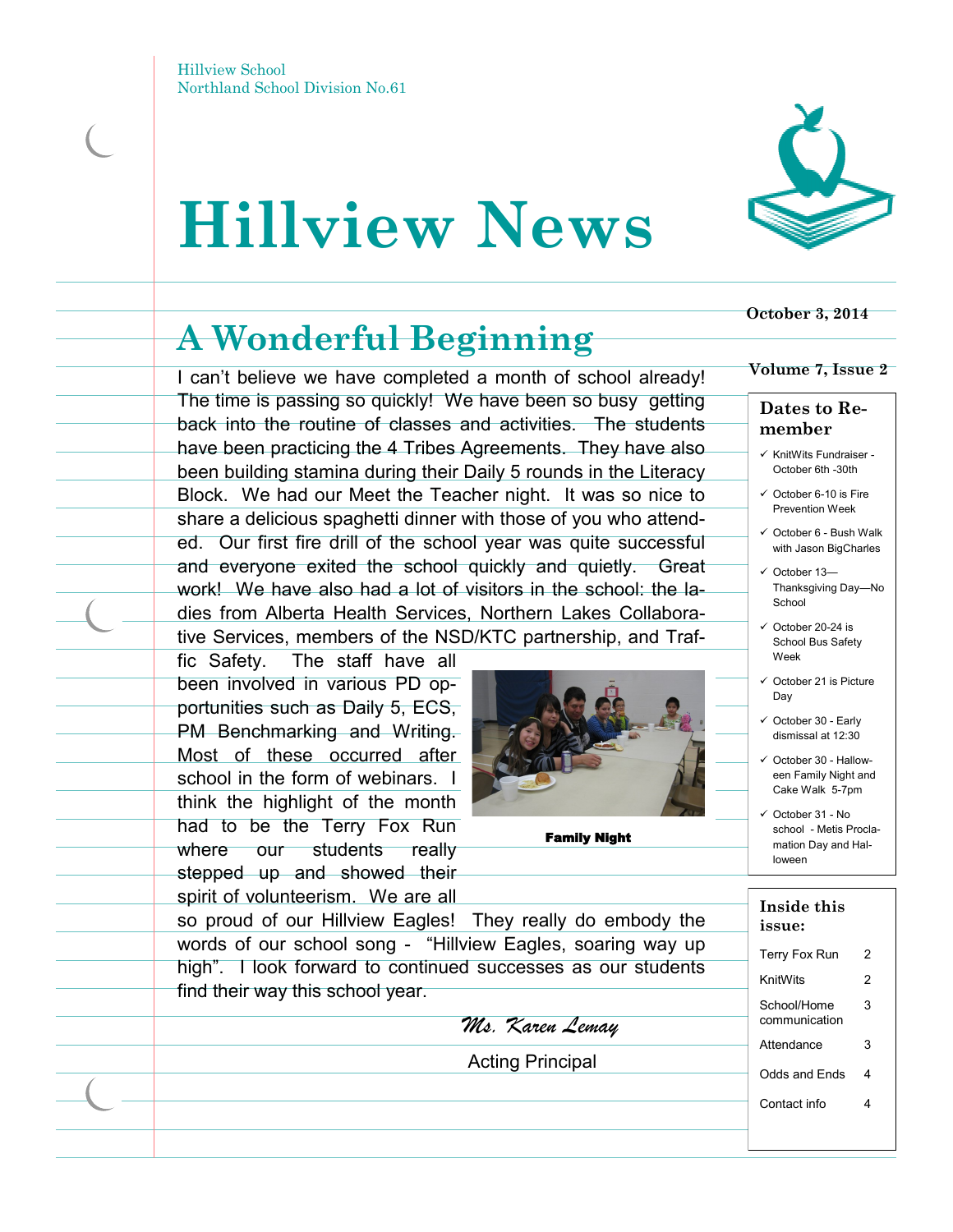## **National Terry Fox School Run Day**

On September 24, Hillview students ran in memory of Terry Fox and to support the campaign to find a cure for cancer. Each class was challenged to raise the equivalent of \$5 per student in order to get free time in PE the next day. To sweeten the pot,

the students were told that if BOTH classes met their goals the teachers would get pies thrown in their faces. The day before the event the teachers thought they were off the hook as the K-3 class was no where close to their goal. On the day of the event,

however, the students pulled through and together surpassed their goal of \$165 and raised over \$400! Way to go Eagles!!



Alyssa was our top fundraiser, bringing in over \$120.





On their way!

The students enjoyed throwing pies at the staff. The staff had fun too!

## **KnitWits School Fundraiser**

We have chosen KnitWits as our fall fundraiser to help support some of the activities we would like to have at the school. Each family will receive a package to assist with their fundraising efforts. The items for sale are hats, mittens, ear muffs and head bands. The sale will last for the month of October. We do have some samples at the school if you'd like to check them out. If you have any questions give Dallas a call.

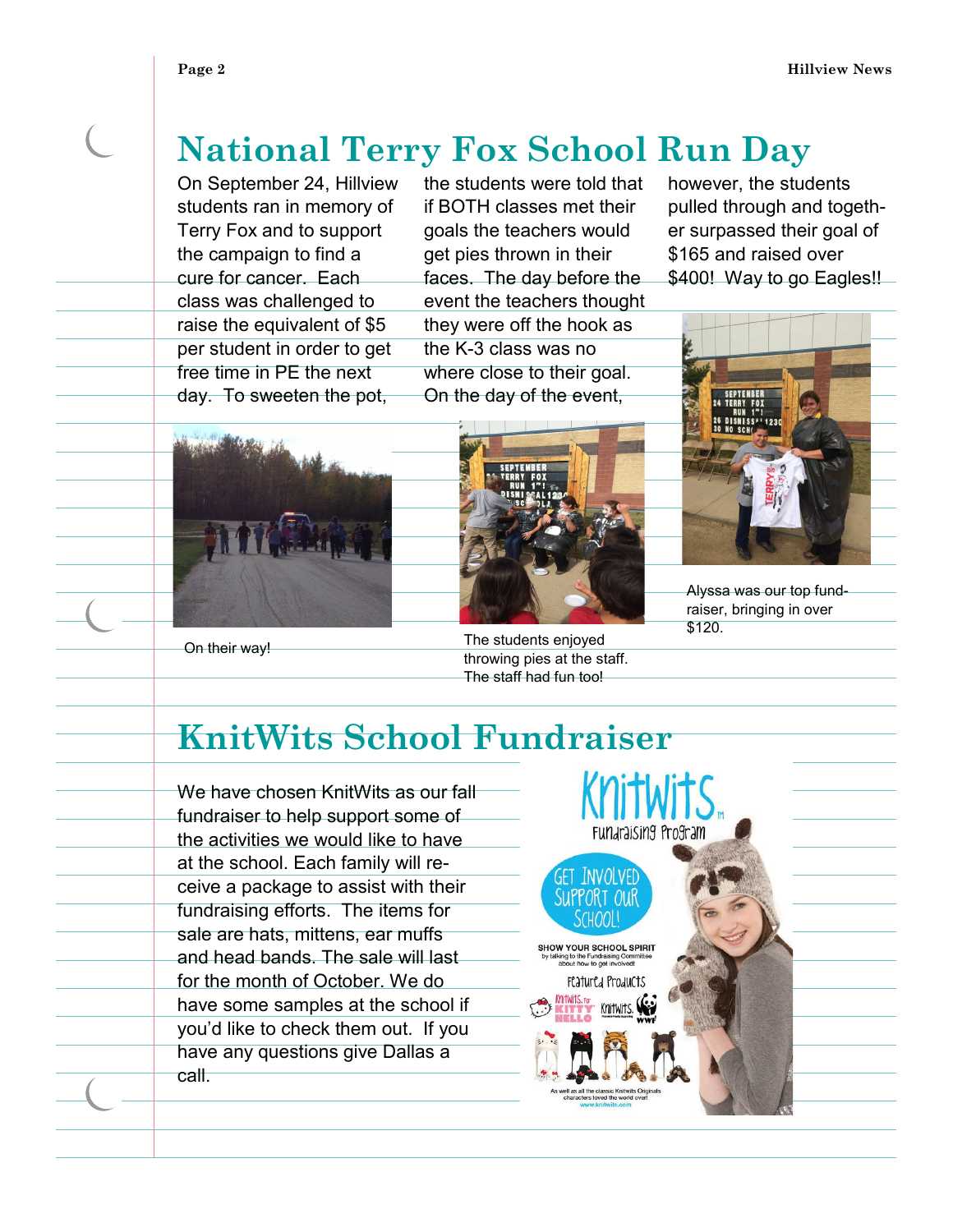# **How to Get the Scoop**

This is just a reminder that we have a variety of ways to get the news out to you. If you have not yet signed up for one of these ways, please contact the school for more information!

- **1. Facebook**—like us on Facebook to see updates about what is going on at the school. Look for **Hillview School**
- 2. **Remind -** a way to receive text messages from the school. Enter (587)-409-0871 with the message @aaf65
- 3. **Class Dojo**  when you sign up for Class Dojo, not only can you monitor your child's behavior

at school, but you can also message the teacher. Codes will be sent home soon.

- 4. **Email**  share your email with the school so that we can share information with you.
- 5. **Paper**  for those who would still prefer the paper notice, it will be available as well as the student agendas



## **Attendance**

**One of Northland School Division's goals is to improve attendance. At Hillview, we strive for perfect attendance. We should be attaining 90% or better every month. In the past, we held a special afternoon activity at the end of each month that the children reached over 90% attendance. We will continue this incentive this year. We also award students with 100% attendance at our monthly award celebrations.** 

**We are also looking for parents and community members to be part of an Attendance Committee. Please call Ms. Lemay for more information.**

**Here are some notes regarding the importance of school attendance.**

- Families can make a difference. From a child's first day of formal schooling, the family can set the expectation that school attendance matters and absences won't be allowed unless someone is truly sick.
- Some absences are unavoidable. We understand that children will get sick and need to stay home occasionally. The important thing is to get your children to school as often as possible.
- It is important to establish a habit of good attendance in the early grades. That will help the children do well in high school, college and work.
- People tend to grow concerned about students who miss consecutive days of school, but occasional absences can be just as disruptive as they can add up before you know it—just one or two days a month can add up to nearly 10% of the school year.
- Your children can suffer academically if they miss 10% or about 18 days of the year.
- It doesn't matter if the absences are excused or not. They all represent lost time in the classroom and a lost opportunity to learn.
	- Too many absent students can affect the whole classroom and slow down instruction as teachers must re-teach lessons.
	- Families should avoid extended vacations that require children to miss school. Try to line up vacations with the school's schedule. Same goes for doctor's appointments.

Remember, you can turn to the school for help. Please call, if you have any questions or concerns.